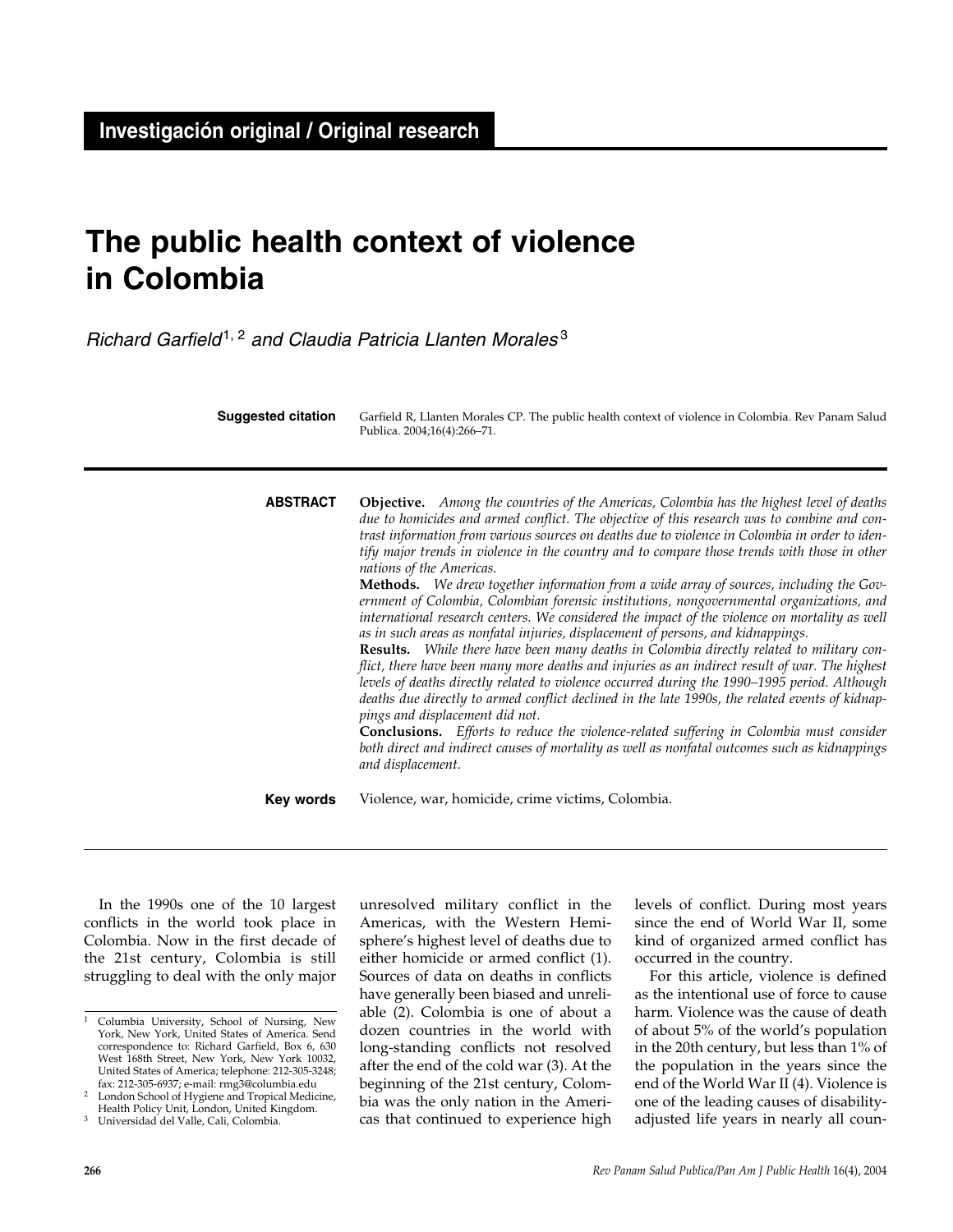tries in the Americas (5). While the rates of mortality from many causes have declined in the last decade, deaths due to injuries have increased. Nowhere in the Americas is the proportion of deaths due to violence greater than in Colombia.

Following World War II, a civil war from 1948 to 1956 caused an estimated 200 000 deaths in Colombia (6). From the end of that civil war until the beginning of leftist insurgency in the mid-1960s no large-scale organized political violence occurred. Homicide mortality during this period is thus considered a baseline rate. The insurgencies in the 1960s developed as a social movement closely linked to international political events. Antigovernment rebels during the 1970s established relations with Colombia's emerging illicit drug cartels. By the 1980s collective violence in Colombia was increasingly a product of national rather than international dynamics. Hostage-taking and a massacre in the country's Supreme Court in 1985 were followed by a tentative move toward integration into legal political activities during the 1988–1991 period, similar to trends with insurgencies in other parts of Latin America. However, this change in Colombia was cut short due

to the killing of leaders in this movement. When the cold war ended, leftist insurgents and rightist armed groups became more entrepreneurial, generating funds via drug sales, protection of illicit drug production, and hostagetaking. This change was reflected in rising homicide rates, especially during 1987 to 1995. Military confrontations declined somewhat during the latter 1990s, during an extended period of negotiations between rebels and the Government. Large territorial concessions to the insurgents during this period of negotiations were partly responsible for a rise in the number of internally displaced people. When these negotiations ended in 2002 the war between leftist insurgents and right-wing death squads and the Government again intensified.

# **MATERIALS AND METHODS**

In this study we draw together information from a wide array of sources to characterize the public health impact and consequences of violence in Colombia. We compare Colombia's experience to that of other countries in the Americas. We examine documentation on the impact of violence beyond measures of mortality. This case study can contribute to a fuller characterization of the violence and thus help to strengthen public health analysis and to develop interventions.

#### **RESULTS**

#### **Deaths**

A total of 56 113 people were registered as dying from external causes in Colombia in 2001 (7). This represents a mortality rate of 149 per 100 000 population, which is more than a third of the 420 deaths from all causes per 100 000 population. Death from external causes was the second most common cause of death, after all circulatory diseases (176 per 100 000) and ahead of all tumors (81 per 100 000) (8). A reported 27 113 deaths, or about half of all externally caused deaths, were reported as homicides (7).

The homicide rate rose from 15 per 100 000 residents in 1938 to 55 per 100 000 during the bloody civil wars of the 1950s (9). The rate was lower in the 1970s and rose rapidly after 1983 (Figure 1). The rate of homicides peaked in 1991 and then gradually declined. Nevertheless, rates in the late 1990s





*Source:* References: 8–11.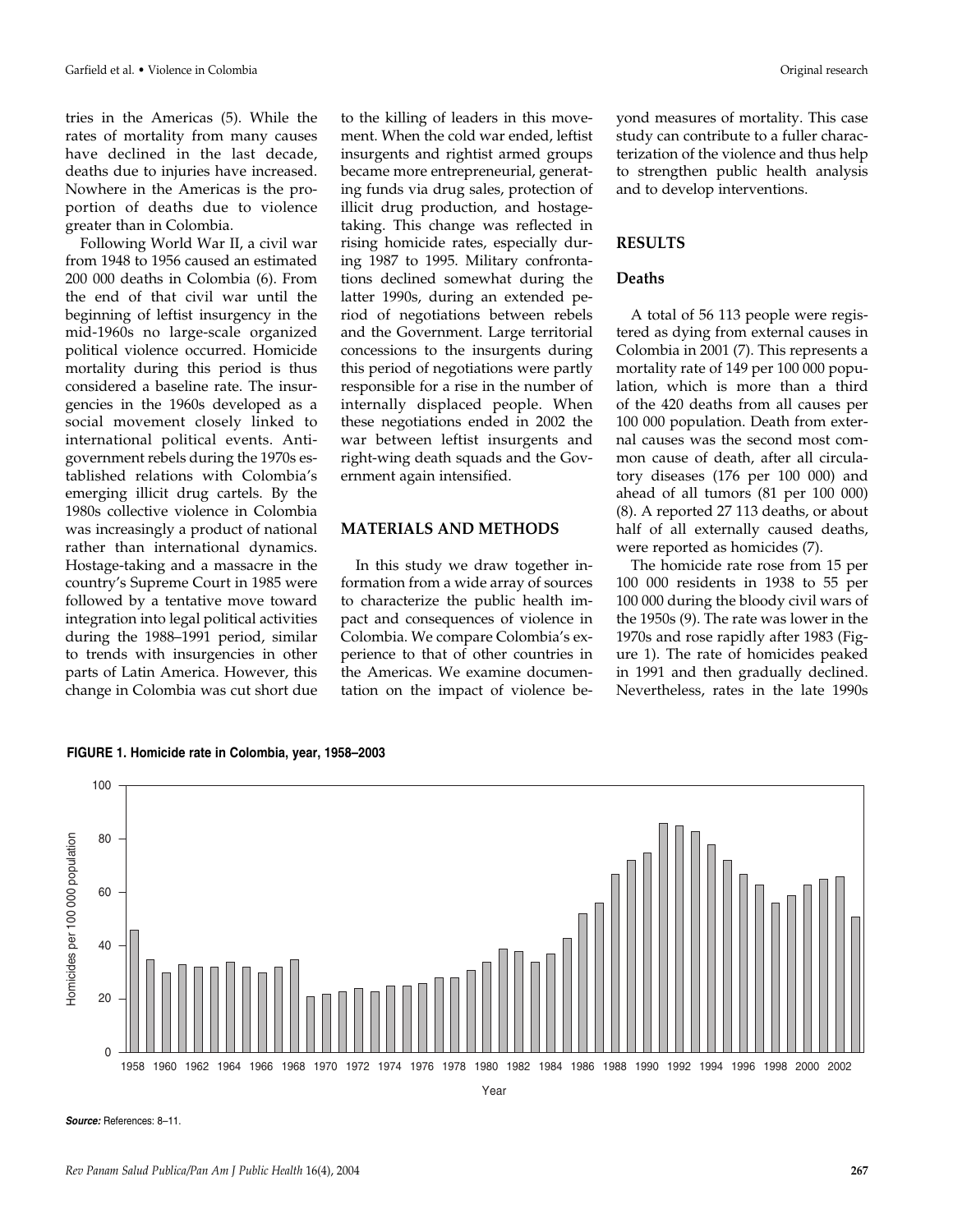were still higher than at any time prior to 1988.

There were half a million homicides during the 1980–2003 period, including an estimated 32 000 conflictrelated deaths. Deaths that were the direct result of war represented a yearly rate varying from 8% to 14% of all reported externally caused deaths (8–13). These were deaths occurring in armed confrontations among identified combatant groups. Most of the other homicide deaths were recorded as resulting from personal vendettas, vigilantism, or vengeance attacks. Many of these were likely also the indirect result of war (e.g., vengeance for deaths of family members directly caused by war), easy access to firearms, competition in the illicit drug trade, and impunity from law enforcement.

In recent decades, violent deaths of all kinds in Colombia have been much more common among men than among women (8–13). Men have been on average about 10 times as likely to die in a homicide, 4 times as likely to die due to unintentional injuries, and 3 times as likely to die due to suicide. The majority of deaths due to each of those causes has occurred among persons 15 to 34 years old.

Independent from Colombia's national death registration system, a variety of estimates and guesses have been made about the number of people killed in military conflict. Many of the sources provide estimates for arbitrary multiyear periods. Sources for these estimates include press reports, human rights reports, educated guesses, and hearsay. Given the different approaches that they apply, these estimates are not directly comparable, though they reflect similar trends in the direction and magnitude of mortality over time (Table 1).

Apart from these sources (Table 1), the Correlates of War project made qualitative estimates of relative magnitude, identifying the years 1987 to 1995 as those of highest mortality intensity (22). With the exception of the highest total estimate of deaths in Table 1, which is from Amnesty International, there is general agreement about trends of total war-related deaths. The

**TABLE 1. Estimates of total war-related deaths, Colombia, 1963–2002**

| Source of estimate                                                                | Years covered | Estimated<br>deaths | Average annual<br>estimated deaths |
|-----------------------------------------------------------------------------------|---------------|---------------------|------------------------------------|
| International Institute for Strategic<br>Studies (14)                             | 1963-2000     | 47 000              | 1 270                              |
| Interdisciplinary Research Programme on<br>Root Causes of Human Rights Violations |               |                     |                                    |
| (15)                                                                              | 1964-1999     | 37 000              | 1 0 5 7                            |
| Stockholm International Peace Research                                            |               |                     |                                    |
| Institute (16)                                                                    | 1969-1999     | 35 000              | 1 167                              |
| Center for Systemic Peace (17)                                                    | 1984-1999+    | 50 000              | 3 3 3 3                            |
| Amnesty International (18)                                                        | 1985-2002     | 60 000              | 3529                               |
| Sivard (19)                                                                       | 1986-1995     | 45 000              | 5 0 0 0                            |
| Human Rights Watch (20)                                                           | 1988-1998     | 30 000              | 3 0 0 0                            |
| International Rescue Committee (21)                                               | 1990-2002     | 45 000              | 3750                               |

Stockholm International Peace Research Institute (SIPRI), which does extensive monitoring of government documents, military analyses, and press reports to develop mortality estimates, provides single-year estimates, but only for years when there are estimated to be more than 1 000 war deaths.

By combining the SIPRI annual estimates and the other sources in Table 1, we have produced a synthetic set of annual estimates (Figure 2). There is a general trend of rising mortality in the early 1990s, followed by a partial decline. In most years the number of estimated war dead is about 10% of all homicides. This level is similar to the percentage calculated by the country's forensic reporting system, of 10%–13% per year (13). The estimated number of war deaths thus appears to provide a valid indicator of a general trend but an imprecise estimator of the exact number of deaths directly attributable to the war.

# **Context of deaths**

In most years of the 1990s about 85% of the homicides were committed with guns. More than half occurred in public places. About a third of all homicides were registered as due not to war but as personal vendettas or "payback" for previous acts. Many of these deaths were likely provoked in response to war-related killings or the environment of impunity fostered by war. How many of the other deaths occurred as an indirect result of the war? Murray et al. (5) have defined indirect war deaths as all those that have occurred in excess of the number that would have occurred if there were no war. To operationalize this definition, one would have to know more information than is available about the circumstances of those who died outside of the context of battle.

The 10%–13% of homicides that result from armed conflict already account fully for the estimated 3 700 war dead per year in the 1990s. If a third of the "payback" deaths are war-related, then armed conflict was responsible for about 8 000 deaths per year in the 1990s. About 11% of all deaths go unreported, and 13% are estimated to be poorly recorded. This represents about 25% more deaths than were registered. If poorly recorded deaths have the same proportion of war-related deaths as do well-recorded deaths, an estimated total of about 10 000 deaths per year occurred as the direct or indirect result of war.

#### **Comparisons with other countries**

The rate of reported homicides in Colombia is very high compared with other nations. In 1995 the rate in Colombia (60.8 per 100 000) was seven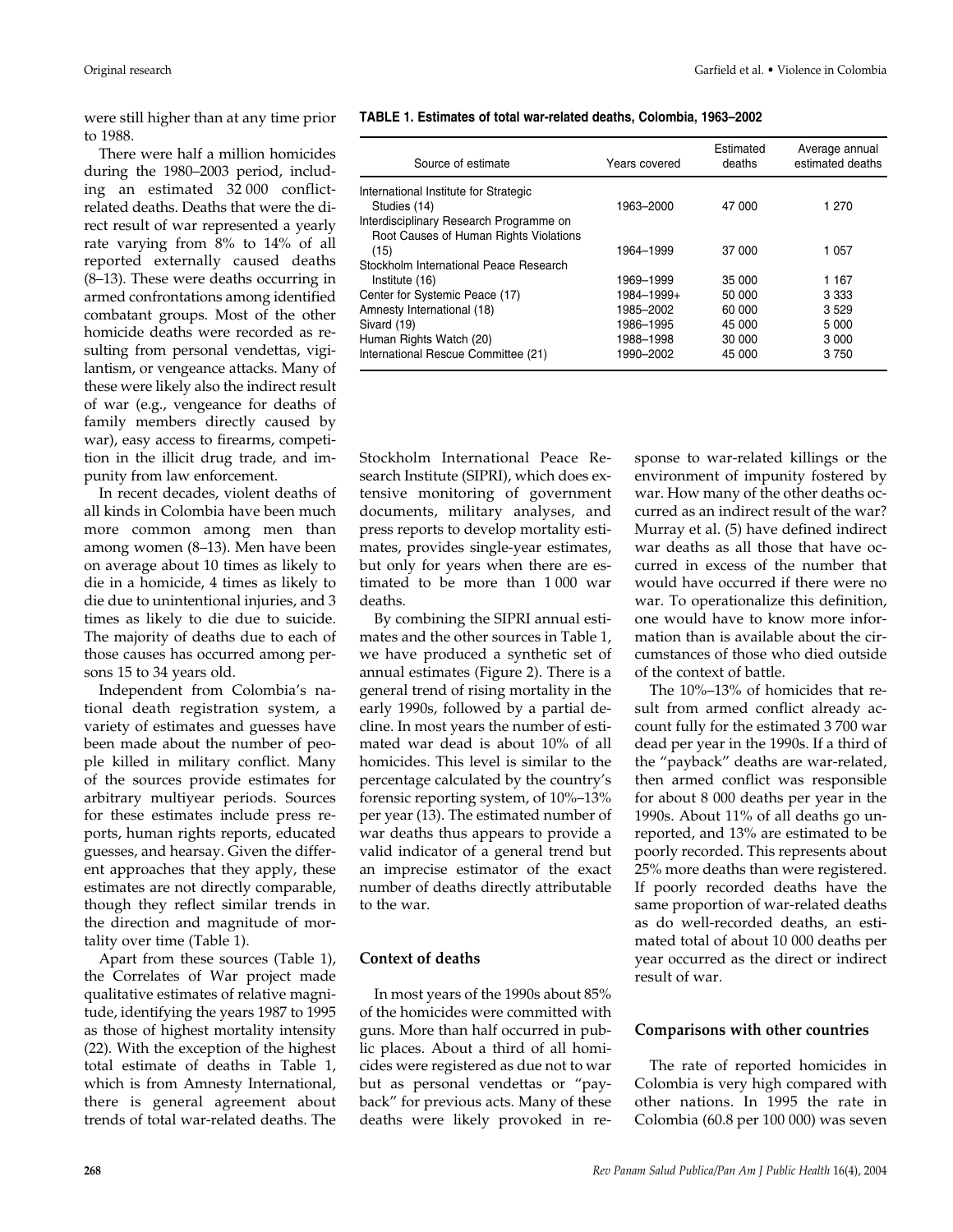



times as high as in the United States (8.3 per 100 000) and more than 30 times as high as in Canada (1.8 per 100 000) (23). In Colombia there are about 3 times as many homicides as motor-vehicle-related deaths. In all the other countries in the Americas with data, the ratio is reversed, with at least twice as many vehicular deaths as homicide deaths. In the 1990s, homicides constituted the first or second most common cause of death for all age groups in Colombia except among those 0–4 years old.

If an estimate of 40 000 total direct war-related deaths is used for the 1985–2001 period, the percentage of all Colombians who were killed by the war over that period would be 0.1%. This is lower than the 1%–4% killed in the Central American wars in the 1980s.4 Nevertheless, Colombia's large population (about 40 million people in 2000) and the long duration of the war make the conflict's impact greater than the relatively lower death rates alone would suggest.

#### **Nonfatal outcomes**

Many nonfatal expressions of violence, including injuries, go unreported in Colombia. This is especially likely to be true for conflict-related wounds, since military or paramilitary groups can use this information against the injured person. Only 1% of reported wounds were registered as resulting from armed conflict. Since the majority of serious injuries are treated in hospitals, it is assumed that a stable level of underreporting exists. Nonetheless, reporting is influenced by shifts in case definition and active surveillance. With the establishment of the National Institute for Legal Medicine and Forensic Sciences, reporting of serious injuries increased by 15%, from 527 per 100 000 in 1994 to 608 per 100 000 in 1995 (7).

Of the total 163 230 registered nonfatal injuries reported in 1995, 76.5% were reported as intentional in nature. These 124 871 injuries represent 2.2 for each reported death due to external causes. By comparison, there are financial incentives for reporting traffic injuries, such as being reimbursed from health and car insurance. There

were seven nonfatal traffic injuries reported for each traffic-related death. Two-thirds of all registered injuries were caused by firearms.

#### **Displacement**

Armed conflict has occurred in 1 000 of the country's 1 097 municipalities. This has produced a very high level of displacement of people within the country as well as emigration to other countries. There are currently estimated to be 1.1 to 1.5 million displaced persons in total in the country, representing about 300 000 families. About 6% of the country's people have been displaced at some time. Most of them moved from rural villages to periurban slums, with a resulting decline in both their economic productivity and quality of life. Among those who were displaced, 55% of them were under age 18, about three-fourths reported lacking health services (24), and 40% of the displaced children reported not regularly attending school. Many have settled or resettled over the years and may no longer be considered displaced (25).

Garfield R, Drucker E. Counting the dead: epidemiologic analysis of civil conflict, warfare, and genocide [unpublished].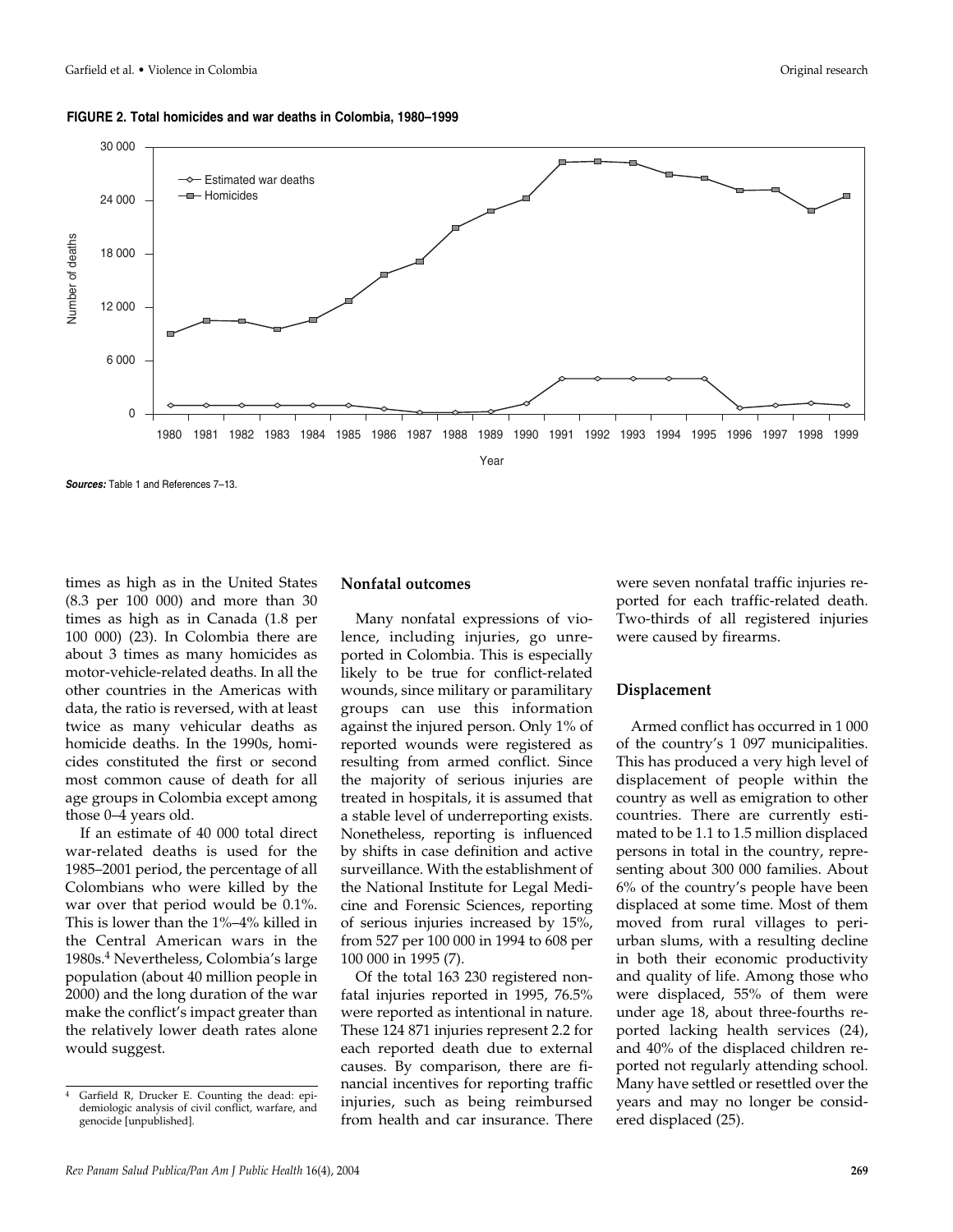#### **FIGURE 3. Violent events, Colombia, 1964–2003**



#### **Kidnappings and other indirect effects**

In most years Colombia leads the world in the number of kidnappings. While the number of homicides and of directly war-related deaths declined in Colombia in the latter half of the 1990s, the epidemic of kidnappings and displacement that the war generated continued to rise (Figure 3). Suicide rates also rose. The social and economic costs of the conflict have greatly slowed development. Many communities have been marginalized, much of the potentially productive population is bearing arms, and the provision of basic services in many areas has been interrupted.

# **DISCUSSION**

We used several nontraditional data sources to identify trends in mortality and nonfatal impacts over time. These sources, including reported deaths among police and reports from human rights organizations, provided an added dimension in characterizing violence in Colombia. Despite limitations in the use of official sources to capture "lesions caused by war," existing sources proved to be relatively good for tracking deaths resulting directly from armed conflict. The political violence that causes deaths within a country is informal and interpersonal, so it is far more difficult to enumerate deaths that are an indirect result of that conflict than it is to count the number directly linked to the fighting. In Colombia it appears that the number of indirect deaths is much higher than the number of deaths directly due to the conflict.

The organizations whose data are summarized in Table 1 do not do their own original and comprehensive collection of data on deaths. Their estimates of total deaths vary by a factor of two, and the average number of estimated deaths per year varies almost five-fold among these sources. These summaries are made through an unsystematic collection of estimates and

guesses. Systematic histories and the elaboration of standard definitions are needed to better determine the validity of the sources used and the estimation methods.

Such an effort would likely provide important information to assist in the identification of potential interventions to reduce violent deaths. The causes and correlates of violence in Colombia have changed several times over the last four decades. While the number of deaths resulting directly from the conflict has declined, some of the other events stimulated by the conflict have grown to all-time highs. It appears that displacement and kidnappings have taken on a new character and will need to be dealt with apart from efforts to reduce mortality.

**Acknowledgments**. The authors gratefully acknowledge the assistance of Ennio Cufino of UNICEF; Juan Velásquez of the Instituto de Medicina Legal, Cali; and Victoria Espitia, CISALVA Institute, Universidad del Valle, Cali.